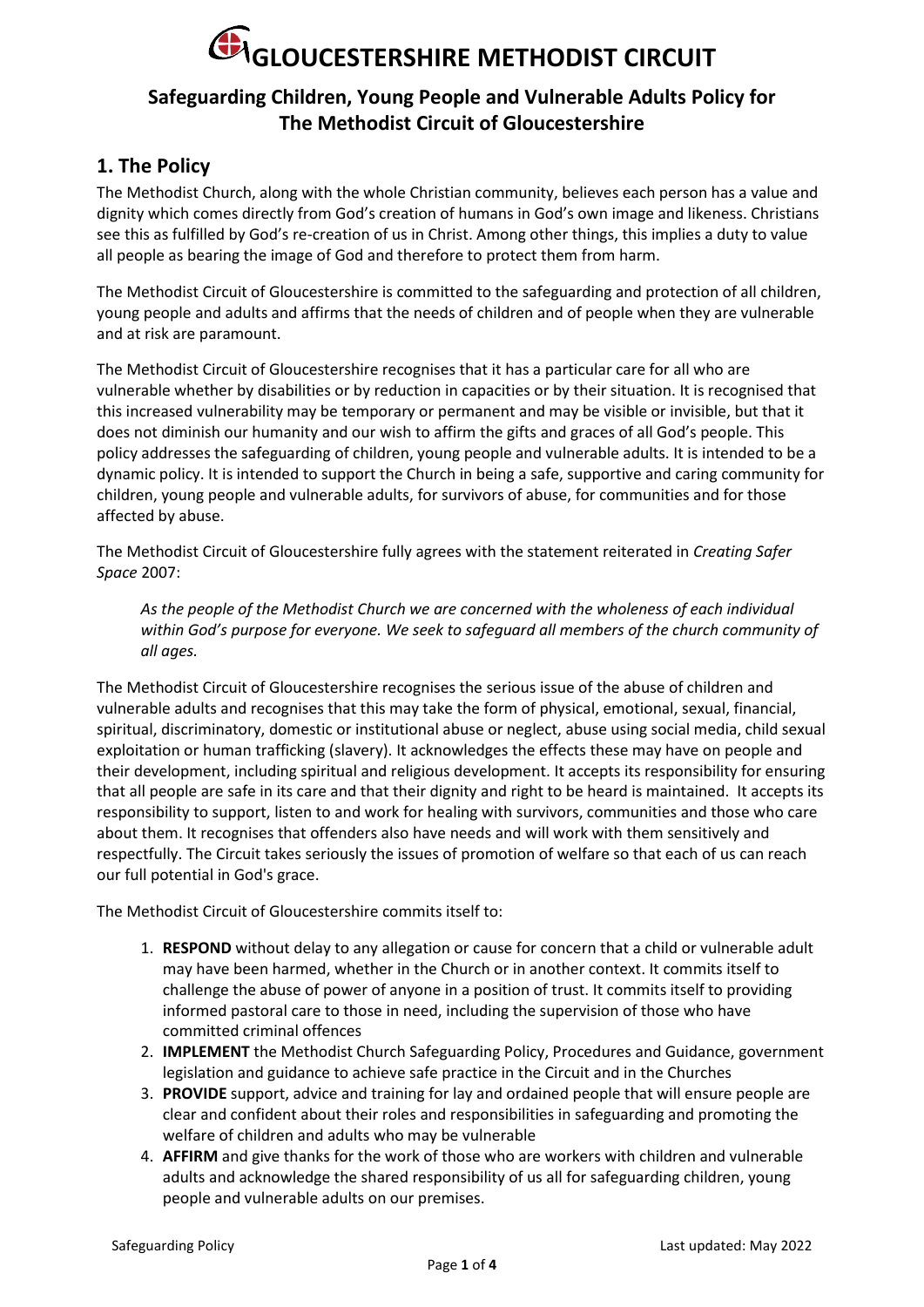### **2. Purpose**

The purpose of this safeguarding policy is to ensure that procedures are in place and people are clear about roles and responsibilities for children and vulnerable adults in our care and using our premises. It is to be read in conjunction with the Methodist Church Safeguarding Policy, Procedures and Guidance (2020). The full implementation of these policies should ensure that:

- The Church (and all associated activities) is a safer place for everyone,
- Communities we serve have confidence that children and vulnerable adults are as safe as possible and that their wellbeing is enhanced in the life of the Church,
- People in the church are alert to unsafe practices and are able to challenge them,
- Office holders are safely recruited, trained for their roles and are accountable for their activities,
- People who have experienced abuse are accepted, empowered and supported in maintaining control over their lives and making informed choices without coercion,
- People who abuse are held accountable to the law and their risk they pose is managed while they are supported and challenged to address their motivations and behaviour.

### **3. Roles and Responsibilities**

### 3.1. Circuit Assembly

It is the responsibility of each Circuit Assembly to appoint a Circuit Safeguarding Officer and there should be no gaps in this crucial provision. It is not appropriate for a minister in pastoral charge or Circuit Superintendent to fill any gap, because of the potential conflict of roles. The role will usually be undertaken on a voluntary basis, although expenses should be met. Ultimate responsibility for safeguarding within the Circuit lies with the Circuit Assembly.

The Methodist Circuit of Gloucestershire appoints Peter Gardner as Circuit Safeguarding Officer (Children/Young People and Vulnerable Adults) and supports him in his role.

The Circuit Assembly holds the following responsibilities, which may be delegated to the Circuit Safeguarding Officer, if appropriate:

- 1. Supporting and advising to the Circuit Superintendent and the Circuit Executive regarding safeguarding matters
- 2. With the support of the Circuit Superintendent, prompt recording and reporting of any safeguarding concerns of which they are made aware. This will include appropriate referral to statutory agencies and DSOs, as required by Methodist Church Safeguarding Policy, Procedures and Guidance (2020)
- 3. Making appropriate arrangements for the secure storage, retention and appropriate sharing of safeguarding information held by the Circuit
- 4. Promoting the safety and well-being of all children and vulnerable adults within the Circuit
- 5. Presenting a report to each Circuit Assembly about safeguarding events (noting the need for confidentiality regarding specific cases) and reminding relevant parties (where necessary) that safeguarding should be a standing item on the Circuit Assembly agenda
- 6. Receiving and reviewing church risk assessments and training schedules for each Church in the Circuit and sharing with the Circuit Assembly annually
- 7. Attending the Circuit Staff meeting as necessary to discuss concerns brought to their attention
- 8. Liaising with individual Church Safeguarding Officers to offer guidance and check they are complying with Methodist Church Safeguarding Policies, Procedures and Guidance (2020). This should include at least one annual meeting
- 9. Working with the Superintendent Minister, Ministers and the DSO regarding safeguarding concerns
- 10.Attending and active participation at safeguarding training, district safeguarding events and meetings
- 11.Working with local ecumenical partners and their safeguarding representatives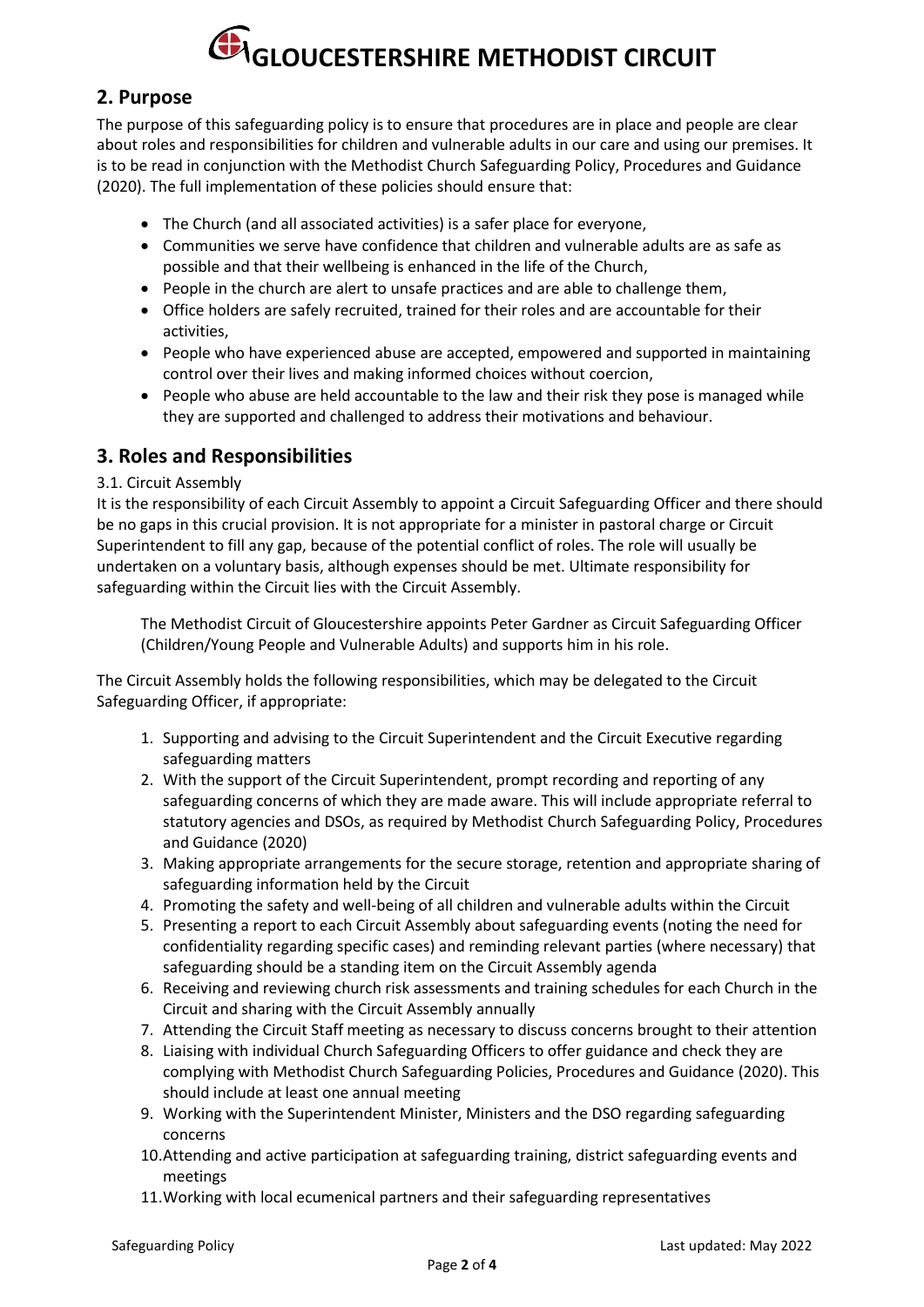- 12.Reviewing safeguarding policies for each Church in the Circuit prior to presentation to the Circuit Assembly
- 13.Supporting the Circuit Superintendent with the annual review of the Circuit Safeguarding Policy and sending a copy to the District Safeguarding Officer (DSO)
- 14.Maintaining of a record of all people within the circuit who have received Foundation/Foundation Module Refresher training and Advanced Module training, together with dates of attendance
- 15.Ensuring that training is offered to those working with children and vulnerable adults, holding an office of responsibility, or those in other applicable roles as defined in Appendix III of the Methodist Church Safeguarding Policy, Procedures and Guidance (2020)
- 16.Overseeing timely delivery of appropriate training, in liaison with the Church Safeguarding Officers and accredited Circuit Trainers
- 17.Advising all Churches in the Circuit of the requirement to adopt a safer recruitment policy and to carry out required procedures when appointing staff or volunteers
- 18.DBS verification on behalf of the Circuit
- 19.Retaining records of names of those at circuit level, who have DBS checks
- 20.Providing reminders to Church Safeguarding Officers about the need to apply or reapply for checks in accordance with the Methodist Church policy (for updates, the period is currently every five years)
- 21.Assisting the DSO with setting up Monitoring and Support Groups for those subject to safeguarding contracts and reminding the chairs of groups when reviews are due
- 22.Maintaining a directory of useful names and contact details.

*Where a Circuit Safeguarding Officer carries out the above activities, there is a requirement for supervisory oversight which will be arranged by the superintendent minister and carried out by them or a nominated substitute. Records of oversight meetings will be signed and agreed. Supervision will include consideration of wellbeing and discussions of the areas of activity included within the role on a regular basis.*

### 3.2. Superintendent Minister

The Superintendent Minister will:

- 1. Ensure that all churches have appropriate and up-to-date safeguarding policies in place
- 2. Support those in pastoral charge in exercising responsibility for the implementation of safeguarding policy and practice
- 3. Ensure the provision of pastoral support for those involved in issues of abuse and in the management of those who present a safeguarding risk
- 4. Ensure that training opportunities are in place for all workers with children, vulnerable adults, for staff of the Circuit and for members of the local churches in the Circuit, in accordance with Appendix III of the Methodist Church Safeguarding Policy, Procedures and Guidance (2020)
- 5. Ensure that the Circuit Assembly appoints a Circuit Safeguarding Officer and that the details of that person are passed to the District Office
- 6. Ensure that the Circuit Assembly reviews this policy annually
- 7. Support the Circuit Safeguarding Officer (Children and Adults) in his work, providing access to resources to enable him to fulfil his functions

### 3.3 Circuit Executive

The Circuit Executive must ensure that agreed procedures are in place for circuit and ecumenical events that involve children or vulnerable adults.

### **Procedures for circuit events involving children, young people or vulnerable adults**

It is essential that circuit events which involve children or vulnerable adults do not slip through the net because they are not owned by one church. Circuit events must be notified to the DSO prior to final agreement with the event organiser to ensure that all permissions, risk assessments and good practice guidelines are in place.